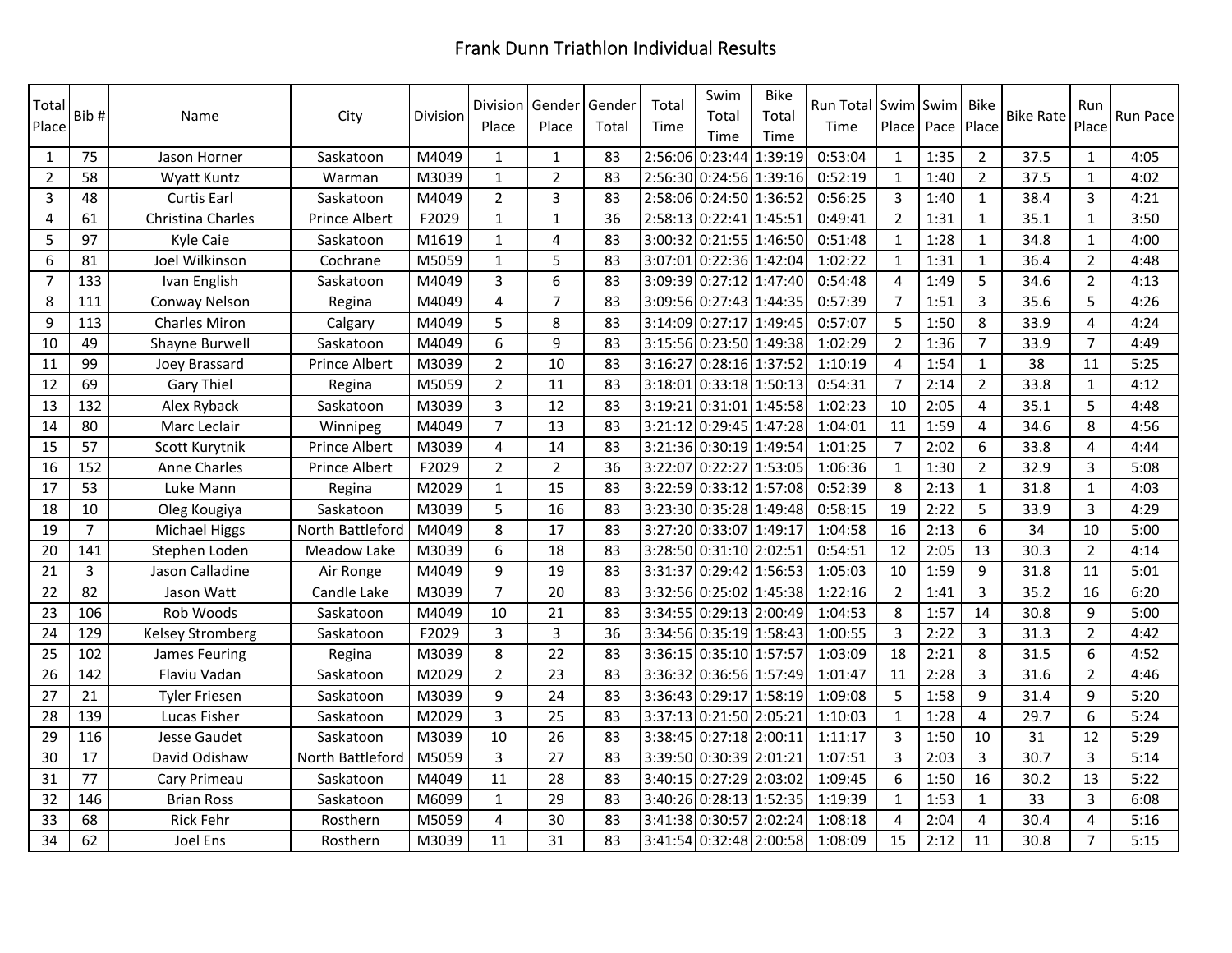| Total<br>Place | Bib# | Name                     | City                     | Division | Division<br>Place | Gender<br>Place         | Gender<br>Total | Total<br>Time | Swim<br>Total<br>Time   | <b>Bike</b><br>Total<br>Time | Run Total<br>Time | <b>Swim Swim</b><br>Place   Pace |      | Bike<br>Place  | <b>Bike Rate</b> | Run<br>Place   | Run Pace |
|----------------|------|--------------------------|--------------------------|----------|-------------------|-------------------------|-----------------|---------------|-------------------------|------------------------------|-------------------|----------------------------------|------|----------------|------------------|----------------|----------|
| 35             | 143  | Clifford McBeath         | <b>Prince Albert</b>     | M3039    | 12                | 32                      | 83              | 3:42:08       | 0:30:26 2:01:50         |                              | 1:09:53           | 8                                | 2:02 | 12             | 30.5             | 10             | 5:23     |
| 36             | 73   | Derek Simonson           | <b>Prince Albert</b>     | M4049    | 12                | 33                      | 83              | 3:42:22       | 0:33:48 2:07:12         |                              | 1:01:24           | 18                               | 2:16 | 19             | 29.2             | 6              | 4:44     |
| 37             | 144  | <b>Eugene Timmermans</b> | Saskatoon                | M6099    | $\overline{2}$    | 34                      | 83              | 3:43:15       | 0:31:25 1:55:48         |                              | 1:16:04           | 3                                | 2:06 | $2^{\circ}$    | 32.1             | $\overline{2}$ | 5:52     |
| 38             | 145  | Janis Shirriff           | Saskatoon                | F5059    | $\mathbf{1}$      | $\overline{\mathbf{4}}$ | 36              |               | 3:46:05 0:23:41 2:00:13 |                              | 1:22:13           | $\mathbf{1}$                     | 1:35 | $\mathbf{1}$   | 30.9             | $\overline{4}$ | 6:20     |
| 39             | 88   | Robert Kirschman         | Creighton                | M2029    | $\overline{4}$    | 35                      | 83              | 3:46:14       | 0:41:43 1:57:10         |                              | 1:07:23           | 15                               | 2:47 | $2^{\circ}$    | 31.7             | $\overline{3}$ | 5:11     |
| 40             | 79   | Kenton Wilkinson         | Cochrane                 | M2029    | 5                 | 36                      | 83              |               | 3:47:30 0:28:22 2:09:22 |                              | 1:09:48           | $\overline{2}$                   | 1:54 | $\overline{7}$ | 28.8             | 5              | 5:23     |
| 41             | 24   | Fausto Rodriguez         | Regina                   | M4049    | 13                | 37                      | 83              | 3:49:44       | 0:33:15 2:00:28         |                              | 1:16:02           | 17                               | 2:13 | 13             | 30.9             | 16             | 5:51     |
| 42             | 40   | Jason Korec              | Saskatoon                | M3039    | 13                | 38                      | 83              |               | 3:51:20 0:31:17 1:57:37 |                              | 1:22:26           | 13                               | 2:06 | $\overline{7}$ | 31.6             | 17             | 6:21     |
| 43             | 13   | Drew Bell                | Saskatoon                | M4049    | 14                | 39                      | 83              |               | 3:52:38 0:36:04 2:10:48 |                              | 1:05:47           | 21                               | 2:25 | 22             | 28.4             | 12             | 5:04     |
| 44             | 47   | Robyn Ralph              | Okotoks                  | F4049    | $\mathbf{1}$      | 5                       | 36              | 3:54:13       | 0:36:45 2:08:07         |                              | 1:09:22           | 6                                | 2:27 | $\mathbf{1}$   | 29               | $\overline{2}$ | 5:21     |
| 45             | 130  | <b>Curtis Merrifield</b> | Rosetown                 | M4049    | 15                | 40                      | 83              | 3:55:02       | 0:30:10 1:58:57         |                              | 1:25:56           | 13                               | 2:01 | 11             | 31.3             | 23             | 6:37     |
| 46             | 137  | <b>Beau Stevenson</b>    | Melfort                  | M1619    | $\overline{2}$    | 41                      | 83              | 3:56:15       | 0:35:47 2:10:01         |                              | 1:10:29           | $\overline{2}$                   | 2:24 | $2^{\circ}$    | 28.6             | $\overline{2}$ | 5:26     |
| 47             | 127  | Peter Schalm             | <b>Meadow Lake</b>       | M2029    | 6                 | 42                      | 83              | 3:56:19       | 0:38:32 2:08:13         |                              | 1:09:35           | 13                               | 2:35 | 6              | 29               | 4              | 5:22     |
| 48             | 14   | Shanna Strueby           | Saskatoon                | F3039    | $\mathbf{1}$      | 6                       | 36              | 3:56:59       | 0:35:35 2:14:38         |                              | 1:06:47           | $\overline{7}$                   | 2:23 | 4              | 27.6             | $\mathbf{1}$   | 5:09     |
| 49             | 123  | Lindsay Osborn           | Edmonton                 | F3039    | $\overline{2}$    | $\overline{7}$          | 36              | 3:57:24       | 0:27:36 2:13:12         |                              | 1:16:37           | $\mathbf{1}$                     | 1:51 | $\overline{3}$ | 27.9             | 5              | 5:54     |
| 50             | 66   | <b>Brad Parenteau</b>    | Prince Albert            | M3039    | 14                | 43                      | 83              | 3:57:38       | 0:35:08 2:13:26         |                              | 1:09:05           | 17                               | 2:21 | 18             | 27.9             | 8              | 5:19     |
| 51             | 37   | Aaron Patterson          | Regina                   | M4049    | 16                | 44                      | 83              |               | 3:57:59 0:38:56 1:59:45 |                              | 1:19:19           | 24                               | 2:36 | 12             | 31.1             | 18             | 6:06     |
| 52             | 114  | Jenny Miron              | Calgary                  | F3039    | $\overline{3}$    | 8                       | 36              |               | 3:58:26 0:29:39 2:05:26 |                              | 1:23:22           | $\overline{2}$                   | 1:59 | $\mathbf{1}$   | 29.7             | $\overline{7}$ | 6:25     |
| 53             | 89   | Dan Holtsman             | Saskatoon                | M2029    | $\overline{7}$    | 45                      | 83              |               | 3:58:30 0:32:30 2:07:17 |                              | 1:18:45           | 5                                | 2:10 | 5              | 29.2             | 9              | 6:04     |
| 54             | 74   | Mike Edwards             | Melfort                  | M4049    | 17                | 46                      | 83              |               | 3:58:36 0:35:26 2:04:27 |                              | 1:18:44           | 20                               | 2:22 | 17             | 29.9             | 17             | 6:04     |
| 55             | 155  | <b>Greg Todd</b>         | Saskatoon                | M5059    | 5                 | 47                      | 83              |               | 3:58:36 0:40:08 2:03:06 |                              | 1:15:23           | 9                                | 2:41 | 5 <sup>1</sup> | 30.2             | 6              | 5:48     |
| 56             | 39   | <b>Chris Nisbett</b>     | Regina                   | M3039    | 15                | 48                      | 83              |               | 3:58:50 0:29:54 2:07:52 |                              | 1:21:05           | 6                                | 2:00 | 14             | 29.1             | 15             | 6:15     |
| 57             | 110  | Patrick Simpson          | Saskatoon                | M2029    | 8                 | 49                      | 83              |               | 4:00:10 0:32:44 2:12:16 |                              | 1:15:10           | $\overline{7}$                   | 2:11 | 8              | 28.1             | $\overline{7}$ | 5:47     |
| 58             | 90   | Tami Vangool             | <b>Riverside Estates</b> | F5059    | $\overline{2}$    | 9                       | 36              | 4:02:26       | 0:33:11 2:08:37         |                              | 1:20:40           | $\overline{2}$                   | 2:13 | $2^{\circ}$    | 28.9             | $\overline{2}$ | 6:13     |
| 59             | 78   | Mark Wells               | Saskatoon                | M3039    | 16                | 50                      | 83              | 4:03:43       | $0:33:53$ 2:17:55       |                              | 1:11:56           | 16                               | 2:16 | 19             | 27               | 13             | 5:32     |
| 60             | 64   | Greg Gubbe               | Battleford               | M4049    | 18                | 51                      | 83              | 4:03:55       | 0:29:36 2:09:15         |                              | 1:25:05           | 9                                | 1:59 | 20             | 28.8             | 22             | 6:33     |
| 61             | 42   | Evan Reekie              | Saskatoon                | M2029    | 9                 | 52                      | 83              | 4:04:02       | 0:33:23 2:12:45         |                              | 1:17:55           | 9                                | 2:14 | 9              | 28               | 8              | 6:00     |
| 62             | 32   | Leah Laxdal              | Saskatoon                | F3039    | $\overline{4}$    | 10                      | 36              | 4:05:34       | $0:36:21$ 2:12:40       |                              | 1:16:34           | 10                               | 2:26 | $\overline{2}$ | 28               | 4              | 5:54     |
| 63             | 149  | Bruce Zimmermann         | Indian Head              | M5059    | 6                 | $\overline{53}$         | 83              |               | 4:05:50 0:43:19 2:07:02 |                              | 1:15:30           | 11                               | 2:54 | 6              | 29.3             | $\overline{7}$ | 5:49     |
| 64             | 18   | <b>Craig Cantin</b>      | Prince Albert            | M4049    | 19                | 54                      | 83              | 4:05:55       | 0:30:57                 | 2:10:34                      | 1:24:25           | 14                               | 2:04 | 21             | 28.5             | 21             | 6:30     |
| 65             | 5    | Devon Sylvester          | North Batteford          | M2029    | 10                | 55                      | 83              | 4:06:11       | 0:29:29                 | 4:02:18                      |                   | $\overline{3}$                   | 1:58 | 14             | 15.4             | 14             |          |
| 66             | 104  | Chad Eggerman            | Saskatoon                | M4049    | 20                | 56                      | 83              | 4:07:02       | 0:42:45 2:12:20         |                              | 1:11:59           | 25                               | 2:51 | 23             | 28.1             | 14             | 5:33     |
| 67             | 20   | Angela Arnold            | Regina                   | F4049    | $\overline{2}$    | 11                      | 36              | 4:07:10       | $0:36:13$ 2:16:32       |                              | 1:14:26           | 5                                | 2:25 | $\overline{2}$ | 27.2             | 3              | 5:44     |
| 68             | 124  | Joel Pedersen            | Saskatoon                | M4049    | 21                | 57                      | 83              |               | 4:09:35 0:44:06 2:05:29 |                              | 1:20:01           | 26                               | 2:57 | 18             | 29.6             | 19             | 6:10     |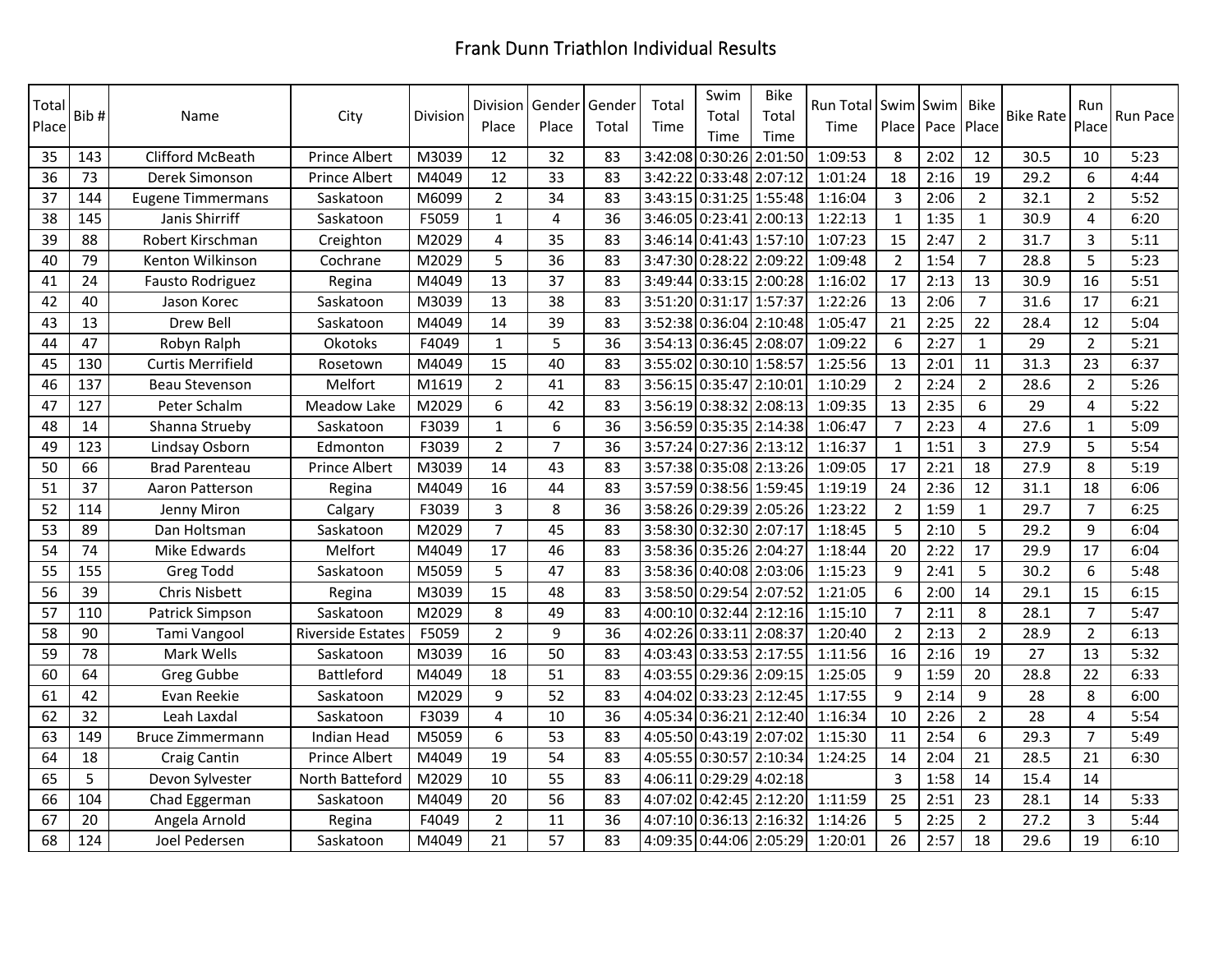| Total<br>Place | Bib#            | Name                   | City            | <b>Division</b> | Division<br>Place | Gender<br>Place | Gender<br>Total | Total<br>Time | Swim<br>Total<br>Time   | <b>Bike</b><br>Total<br>Time | Run Total Swim Swim<br>Time | Place Pace     |      | Bike<br>Place  | <b>Bike Rate</b> | Run<br>Place   | Run Pace |
|----------------|-----------------|------------------------|-----------------|-----------------|-------------------|-----------------|-----------------|---------------|-------------------------|------------------------------|-----------------------------|----------------|------|----------------|------------------|----------------|----------|
| 69             | 95              | Bryn Christopher       | Saskatoon       | M5059           | $\overline{7}$    | 58              | 83              |               | 4:11:49 0:32:58 2:23:59 |                              | 1:14:53                     | 6              | 2:12 | 11             | 25.8             | 5              | 5:46     |
| 70             | 122             | Aimee Seguin           | Meadow Lake     | F3039           | 5                 | 12              | 36              |               | 4:12:31 0:36:31 2:24:44 |                              | 1:11:17                     | 11             | 2:27 | $\overline{7}$ | 25.7             | $\overline{2}$ | 5:29     |
| 71             | 93              | Darren Hagen           | Saskatoon       | M5059           | 8                 | 59              | 83              |               | 4:12:36 0:40:47 2:10:05 |                              | 1:21:45                     | 10             | 2:44 | $\overline{7}$ | 28.6             | 8              | 6:18     |
| 72             | 6               | Doug Sylvester         | North Batteford | M5059           | 9                 | 60              | 83              |               | 4:13:01 0:31:43 2:12:21 |                              | 1:28:59                     | 5              | 2:07 | 8              | 28.1             | 10             | 6:51     |
| 73             | 31              | <b>Brad Pilon</b>      | Saskatoon       | M4049           | 22                | 61              | 83              |               | 4:14:03 0:45:08 2:14:34 |                              | 1:14:22                     | 27             | 3:01 | 24             | 27.6             | 15             | 5:44     |
| 74             | $\overline{34}$ | Daniel Bater           | Saskatoon       | M3039           | $\overline{17}$   | 62              | 83              |               | 4:15:16 0:35:40 2:13:20 |                              | 1:26:17                     | 20             | 2:23 | 17             | 27.9             | 20             | 6:39     |
| 75             | 119             | David Weisgerber       | Regina          | M3039           | 18                | 63              | 83              |               | 4:15:33 0:31:37 2:12:22 |                              | 1:31:35                     | 14             | 2:07 | 16             | 28.1             | 21             | 7:03     |
| 76             | 25              | Theresa Nimegeers      | Prince Albert   | F5059           | 3                 | 13              | 36              |               | 4:15:36 0:38:20 2:15:42 |                              | 1:21:35                     | $\overline{4}$ | 2:34 | 3              | 27.4             | 3              | 6:17     |
| 77             | 118             | Karee Davidson         | Saskatoon       | F4049           | 3                 | 14              | 36              |               | 4:15:40 0:36:11 2:21:36 |                              | 1:17:53                     | $\overline{4}$ | 2:25 | $\overline{4}$ | 26.3             | 5              | 6:00     |
| 78             | 115             | Peter Doig             | Dauphin         | M5059           | 10                | 64              | 83              |               | 4:16:40 0:23:54 2:17:09 |                              | 1:35:37                     | $\overline{2}$ | 1:36 | 9              | 27.1             | 11             | 7:22     |
| 79             | 112             | Jascia Manz            | Prince Albert   | F2029           | 4                 | 15              | 36              |               | 4:17:00 0:35:29 2:24:16 |                              | 1:17:15                     | $\overline{4}$ | 2:22 | 4              | 25.8             | $\overline{4}$ | 5:57     |
| 80             | 153             | Tobi Rempel            | Saskatoon       | F4049           | $\overline{4}$    | 16              | 36              |               | 4:17:35 0:38:49 2:29:40 |                              | 1:09:07                     | 8              | 2:36 | 8              | 24.9             | $\mathbf{1}$   | 5:19     |
| 81             | $\overline{2}$  | Chad Gareau            | Prince Albert   | M4049           | 23                | 65              | 83              |               | 4:18:53 0:32:30 1:57:12 |                              | 1:49:11                     | 15             | 2:10 | 10             | 31.7             | 26             | 8:24     |
| 82             | 55              | Sarah Lightfoot Wagner | Saskatoon       | F4049           | 5                 | 17              | 36              |               | 4:18:59 0:33:41 2:21:03 |                              | 1:24:16                     | $\overline{2}$ | 2:15 | $\overline{3}$ | 26.4             | 6              | 6:29     |
| 83             | 54              | Ryan Epp               | Rosthern        | M4049           | 24                | 66              | 83              |               | 4:20:21 0:37:49 2:20:03 |                              | 1:22:29                     | 22             | 2:32 | 25             | 26.6             | 20             | 6:21     |
| 84             | 84              | Ed Berezowski          | Saskatoon       | M6099           | 3                 | 67              | 83              |               | 4:20:56 0:31:09 2:35:03 |                              | 1:14:45                     | $\overline{2}$ | 2:05 | 6              | 24               | $\mathbf{1}$   | 5:45     |
| 85             | 87              | <b>Erin Davies</b>     | Calgary         | F3039           | 6                 | 18              | 36              |               | 4:20:57 0:31:06 2:35:06 |                              | 1:14:46                     | $\overline{3}$ | 2:05 | 12             | 24               | $\overline{3}$ | 5:46     |
| 86             | 83              | Kyle Berezowski        | Saskatoon       | M3039           | 19                | 68              | 83              |               | 4:20:57 0:31:07 2:35:05 |                              | 1:14:46                     | 11             | 2:05 | 22             | 24               | 14             | 5:46     |
| 87             | 28              | Loralie Sinkaruk       | Saskatoon       | F4049           | 6                 | 19              | 36              |               | 4:21:16 0:30:51 2:22:20 |                              | 1:28:06                     | $\mathbf{1}$   | 2:04 | 5              | 26.1             | $\overline{7}$ | 6:47     |
| 88             | 59              | Jennifer Brooks        | Regina          | F4049           | $\overline{7}$    | 20              | 36              |               | 4:21:57 0:39:38 2:24:28 |                              | 1:17:52                     | 9              | 2:39 | 6              | 25.7             | 4              | 6:00     |
| 89             | 44              | Courtney Wozniak       | Prince Albert   | M3039           | 20                | 69              | 83              |               | 4:21:59 0:36:00 2:19:56 |                              | 1:26:03                     | 21             | 2:24 | 21             | 26.6             | 19             | 6:38     |
| 90             | 36              | Donald Figley          | Saskatoon       | M6099           | 4                 | 70              | 83              | 4:22:14       | $0:34:13$ 2:18:33       |                              | 1:29:30                     | 5              | 2:17 | 4              | 26.8             | 5              | 6:54     |
| 91             | 22              | Lyle Federenko         | Prince Albert   | M5059           | 11                | 71              | 83              |               | 4:25:22 0:37:40 2:21:45 |                              | 1:25:58                     | 8              | 2:31 | 10             | 26.2             | 9              | 6:37     |
| 92             | 101             | Kelly Taylor           | Prince Albert   | M3039           | 21                | 72              | 83              |               | 4:25:23 0:40:09 2:19:32 |                              | 1:25:44                     | 22             | 2:41 | 20             | 26.7             | 18             | 6:36     |
| 93             | 12              | <b>Blair Parkinson</b> | Fort Qu'appelle | M6099           | 5                 | 73              | 83              |               | 4:26:00 0:36:14 2:08:04 |                              | 1:41:43                     | $\overline{7}$ | 2:25 | 3              | 29               | 6              | 7:50     |
| 94             | 15              | <b>Jared Devers</b>    | Prince Albert   | M3039           | 22                | 74              | 83              | 4:27:37       | 0:40:57 2:10:31         |                              | 1:36:11                     | 23             | 2:44 | 15             | 28.5             | 22             | 7:24     |
| 95             | 51              | Guillaume Lenormand    | Saskatoon       | M2029           | 11                | 75              | 83              |               | 4:30:08 0:40:15 2:29:51 |                              | 1:20:02                     | 14             | 2:41 | 10             | 24.8             | 10             | 6:10     |
| 96             | 125             | Kyle Jones             | Foam Lake       | M2029           | 12                | 76              | 83              |               | 4:30:32 0:31:33 2:30:55 |                              | 1:28:05                     | 4              | 2:07 | 11             | 24.6             | 13             | 6:47     |
| 97             | 60              | lan Brooks             | Regina          | M4049           | 25                | 77              | 83              | 4:31:01       | 0:34:18 2:21:37         |                              | 1:35:07                     | 19             | 2:18 | 26             | 26.3             | 25             | 7:19     |
| 98             | 94              | Janice Gorecki         | Whitehorse      | F3039           | 7                 | 21              | 36              | 4:31:12       | 0:35:57 2:24:06         |                              | 1:31:11                     | 9              | 2:24 | 6              | 25.8             | 9              | 7:01     |
| 99             | 35              | Sarah Figley           | Saskatoon       | F3039           | 8                 | 22              | 36              |               | 4:32:10 0:35:40 2:22:30 |                              | 1:34:01                     | 8              | 2:23 | 5              | 26.1             | 12             | 7:14     |
| 100            | 19              | Marga Cantin           | Prince Albert   | F4049           | 8                 | 23              | 36              |               | 4:33:36 0:35:01 2:29:48 |                              | 1:28:49                     | $\overline{3}$ | 2:20 | 9              | 24.8             | 8              | 6:50     |
| 101            | 135             | Crystal Clarke         | Saskatoon       | F3039           | 9                 | 24              | 36              |               | 4:33:43 0:33:37 2:28:25 |                              | 1:31:41                     | 6              | 2:15 | 9              | 25.1             | 10             | 7:04     |
| 102            | 67              | Joel Glanville         | Melfort         | M2029           | 13                | 78              | 83              |               | 4:33:43 0:33:25 2:37:24 |                              | 1:22:55                     | 10             | 2:14 | 12             | 23.6             | 12             | 6:23     |